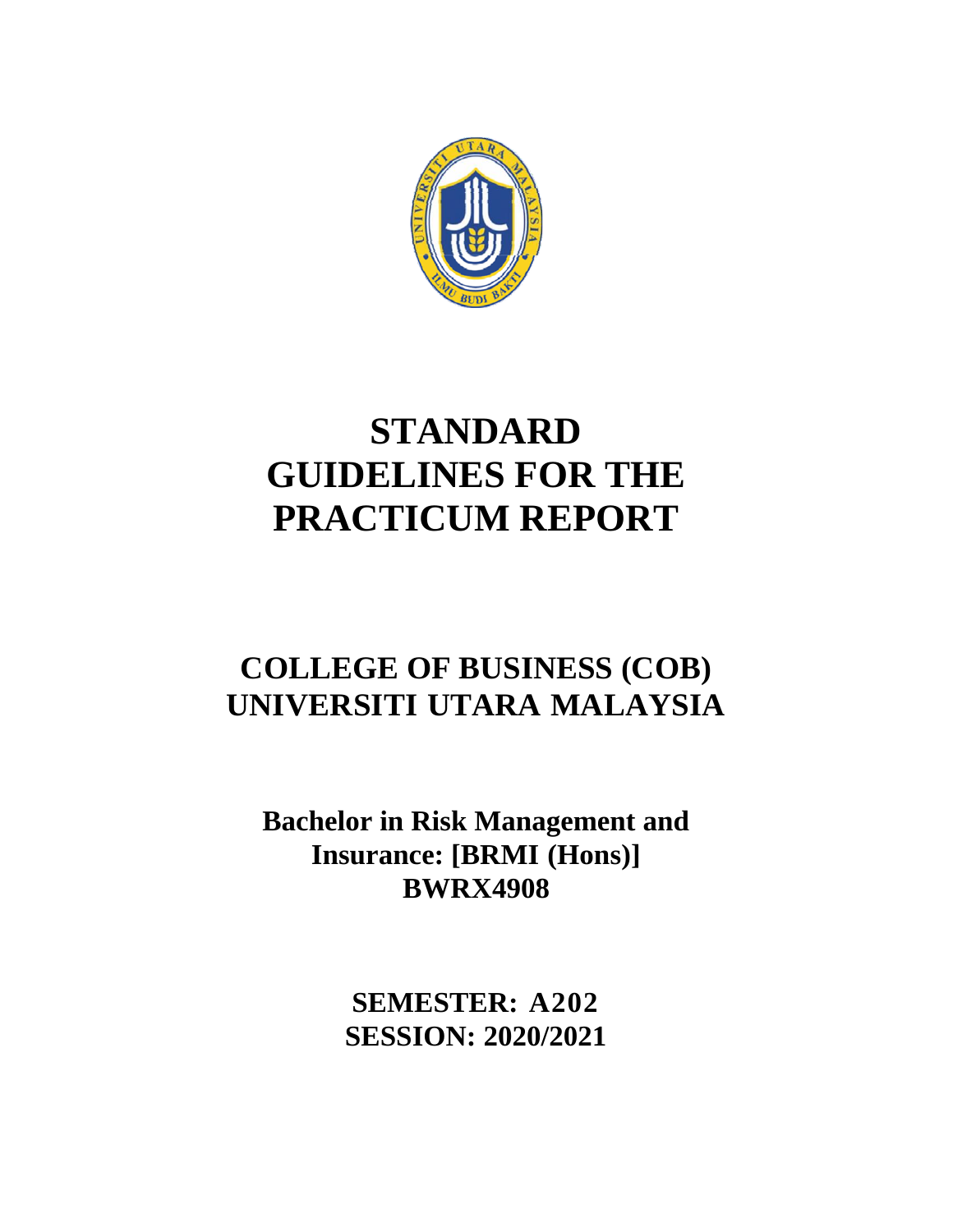

This Practical Handbook provides information and important explanation to the students who will undertake the practical training for programs under School of Economics, Finance and Banking, College of Business. Through this guide, students are able to understand the objectives and practicum's requirements. Students are advised to understand the contents of this guideline for the initial preparation before going for the practical training and the process of reporting.

The format of final reporting and assessments will also be outlined in this handbook to facilitate the students for future preparation on the final report. The final report is required to be submitted to the COB upon completion of the practicum.

Good luck to your practicum training.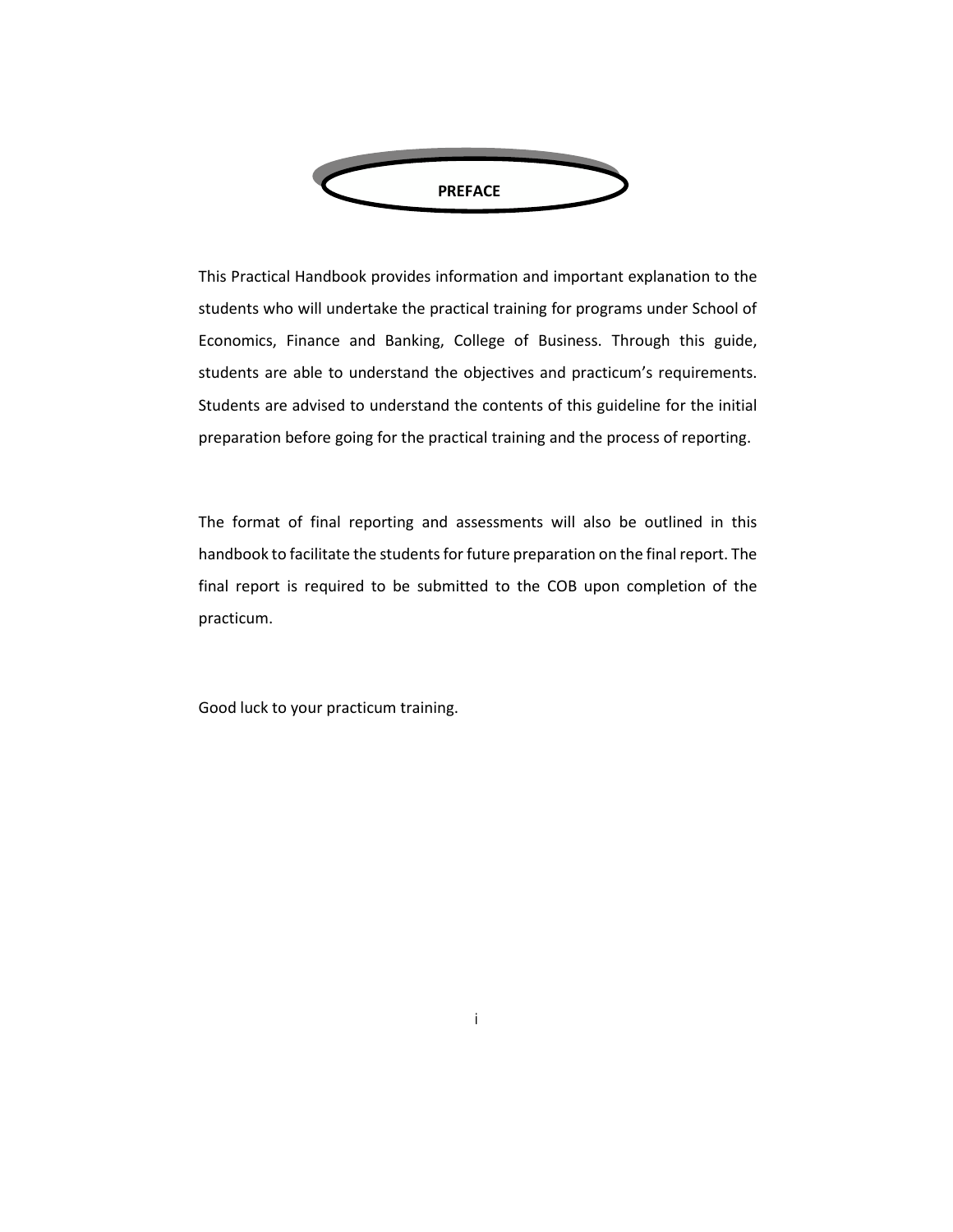### **CONTENTS**

| Introduction                                                | 1      |  |
|-------------------------------------------------------------|--------|--|
| Purpose of Internship (practicum)                           | 2      |  |
| Internships under the COB Programmes                        | 3      |  |
| Period of Internship (practicum)                            | 3      |  |
| Place of Internship (practicum)                             |        |  |
| Preparing the final of Internship report                    |        |  |
| Front page of the report<br>#<br># Contents of final report | 6<br>7 |  |
| <b>Internship Assessments</b>                               |        |  |
| Internship supervision                                      |        |  |
| Student's responsibilities                                  |        |  |
| Internship ethics                                           |        |  |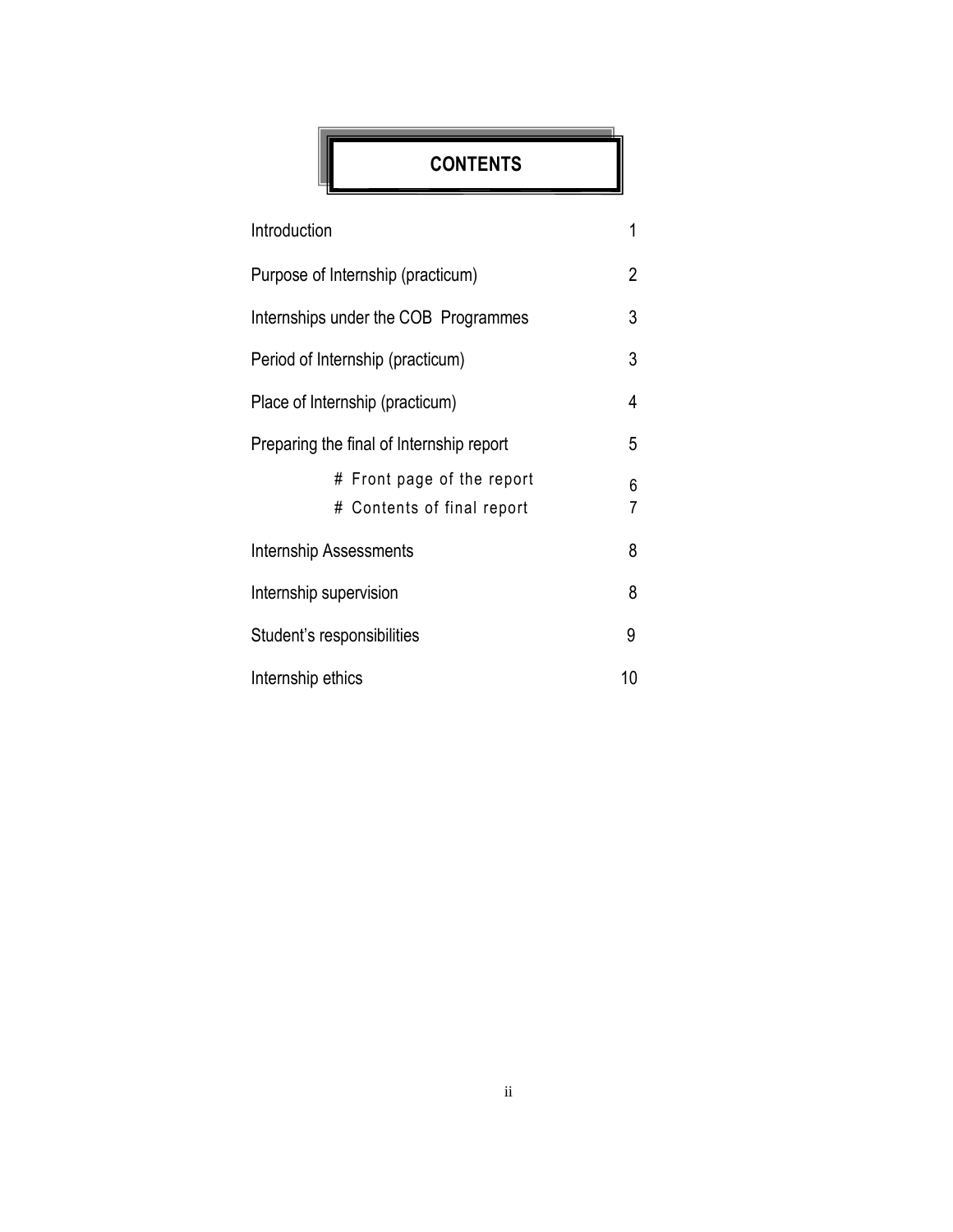

Practicum is one of the core components in the program of Bachelor in Risk Management and Insurance (Hons.) with 8 credit hours. The duration of the practicum training will be in 16 weeks and students are encouraged to undertake the training in their final semester. Practicum is included in the structure of the program (since May 2000 session admission / 2001) which led to 129 credit hours.

Practicum will gain knowledge of the industries to each of student which are related to the field of study at the university and build quality graduates before venturing into the job market in future. Students should take this opportunity to explore new things during their practicum as compared to the theory learned from classes. The feedback and criticism given by the employer(s) will be included in the new syllabus for the program curricular in line with current market expectations.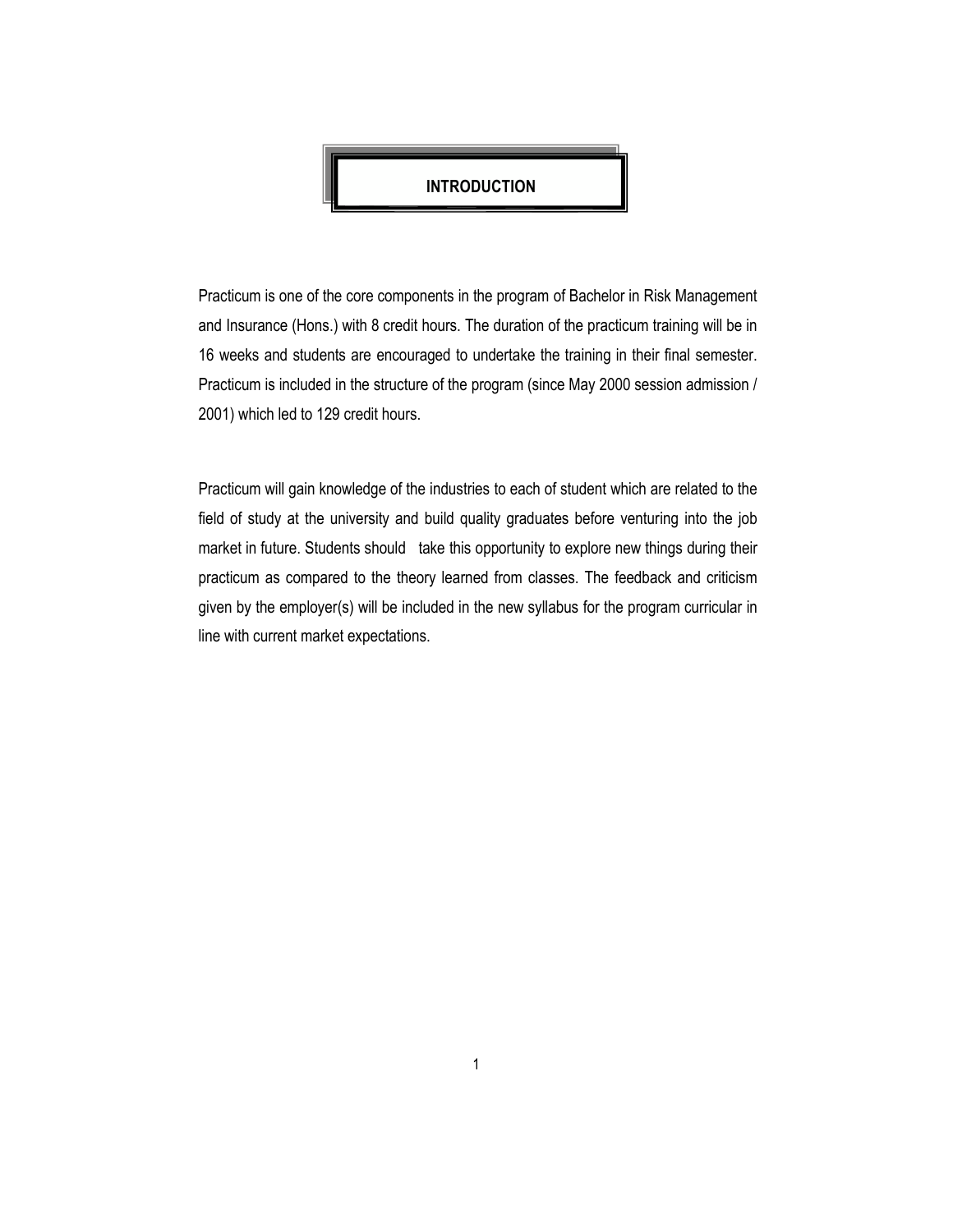#### **THE PURPOSE OF PRACTICUM**

The purposes of practicum components to be included into the structure of the program are:

- 1. provide exposure to the students about the real working environment before graduating from the university,
- 2. provide opportunities for students to match the theories and applications by their placement in industries those related by their study in university.
- 3. expose the BRMI students to the real insurance and financial institutions in Malaysia.
- 4. establish and strengthen relationship between the university and industry.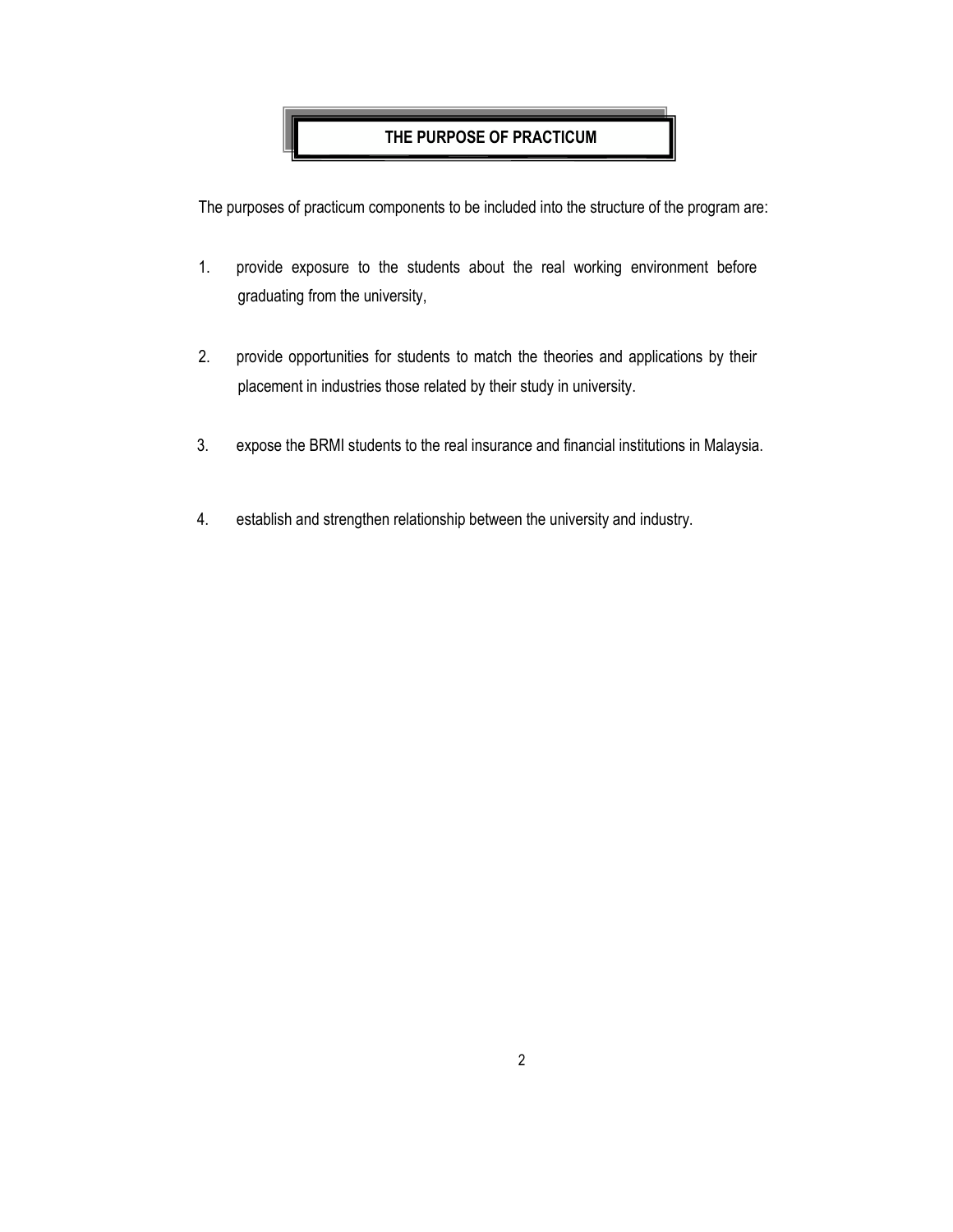#### **PRACTICUM UN DER THE COB PROGRAMMES**

In order to face challenges of management in exploring globalization, The College of Business (COB) believes that the practicum is an important element to each student. They are not only experience in the work environment, but to be exposed to the theory and practices of related fields. Through the leverage of some work experience before graduating from university, they will be more confidence to cope with the real working environment in future.

Thus the goal of practicum in COB is to;

- i. produce a confident individual and commensurate to any kind of work within financial institutions.
- ii. produce individuals who are creative, innovative and dynamic.
- iii. produce individuals who are knowledgeable about the intricacies of the jobs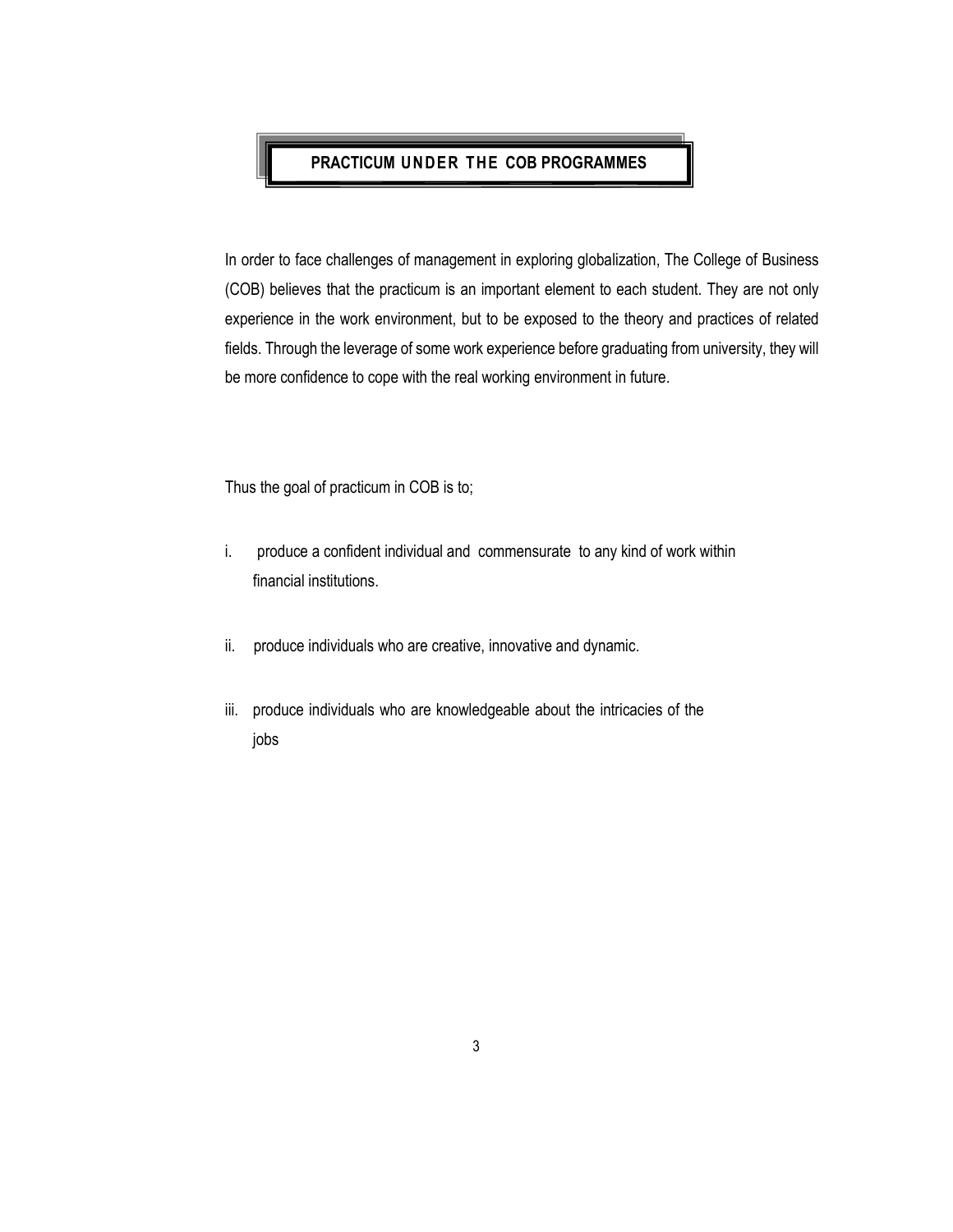#### **DURATION OF PRACTICUM**

The duration of the Practicum for the students of Bachelor in Risk Management and Insurance (Hons.) is 16 weeks. The grade obtained in the practicum will be counted in the overall point average (CGPA) of each student. Code and course name used is BWRX4908 Practicum for BRMI(Hons.) with 8 credit hours.

**PRACTICUM PLACEMENT**

Students are encouraged to undergo the practical training in related areas of study such as finance, banking, and/or insurance industries. Students are also can be place either in government agencies, private companies, accounting firm, or any related business area.

.

Students' placement into organizations for practical purposes is the responsibility of the PPA-COB and CUIC of UUM. The students who have been selected are placed in the organization is not permitted to change after the place was approved by the Practicum Center of CUIC. Students are encouraged to find their own practicum places and inform to CUIC before the final placement made by the office.

4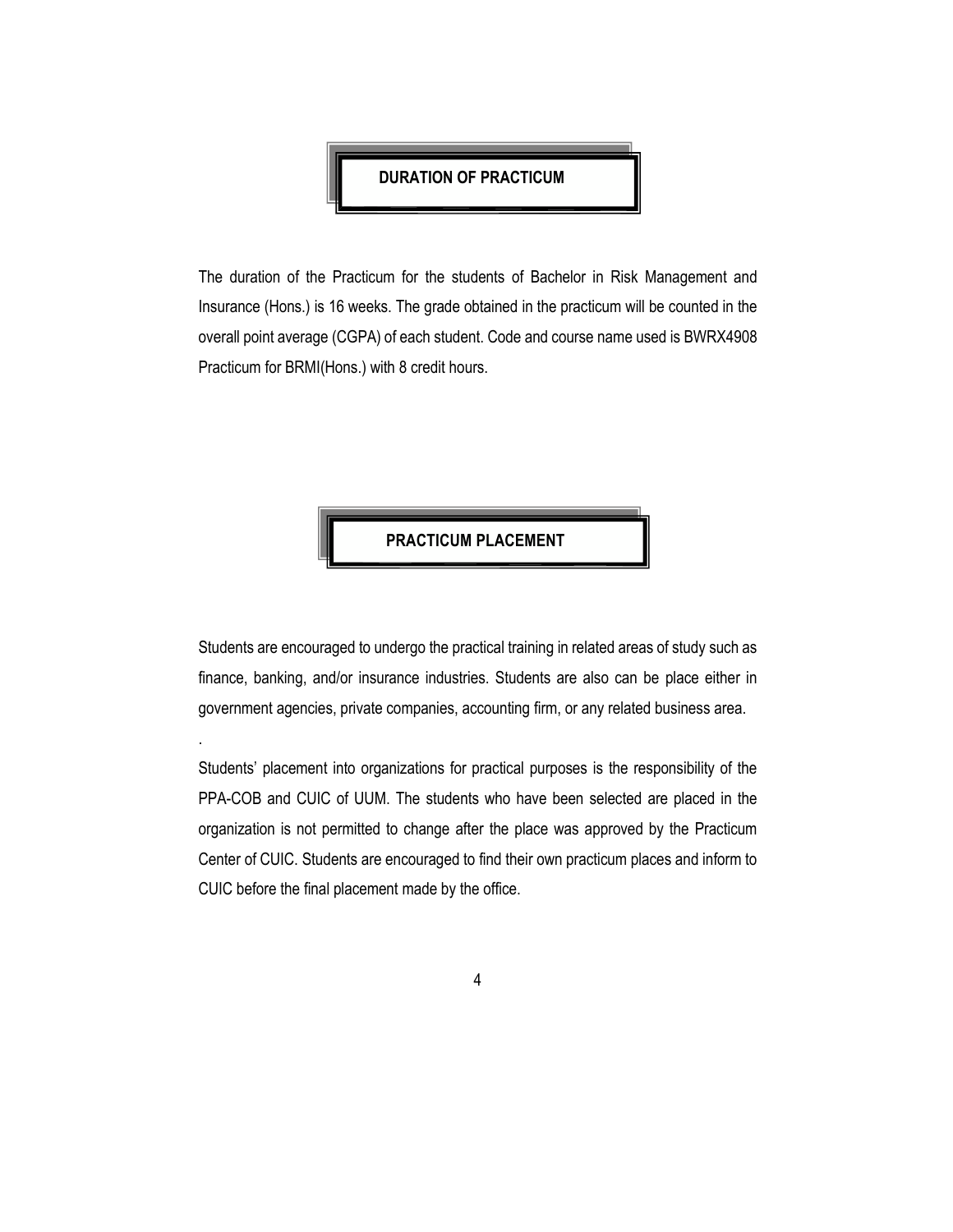#### **PREPARING THE FINAL REPORT OF PRACTICUM**

Practicum students are required to prepare the final report which is an important aspect for the evaluation purposes. The **final report** is to be submitted to the supervisor (lecturer) together with the **log book** before the final date specified by the Office of Student Development of COB. A copy of the report is required to be kept by the students. Students are advised to use the Standard Report Writing of UUM (refer the UUM webs). In addition, the report should be prepared with the following:

- i. should be typed using The Times New Roman with font 12
- ii. skips 2 lines (double spacing)
- iii. should not exceed 50 in A4 pages (excluding appendices).
- iv. binds using **coil binding**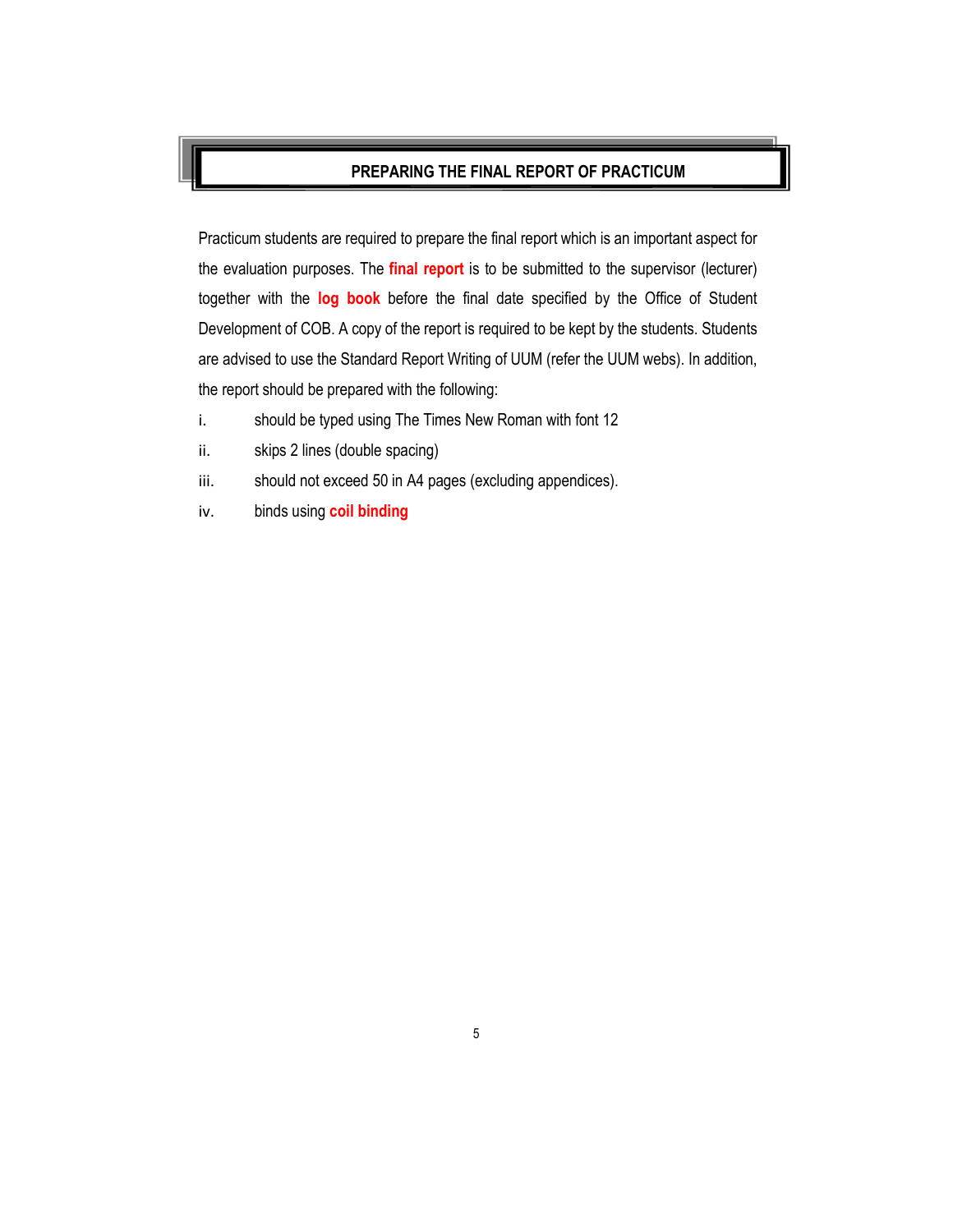#### **The cover Page of the Final Report**

The color for practicum report for the session is set in **light blue color (navy blue).** Details of the front cover should contain the following:

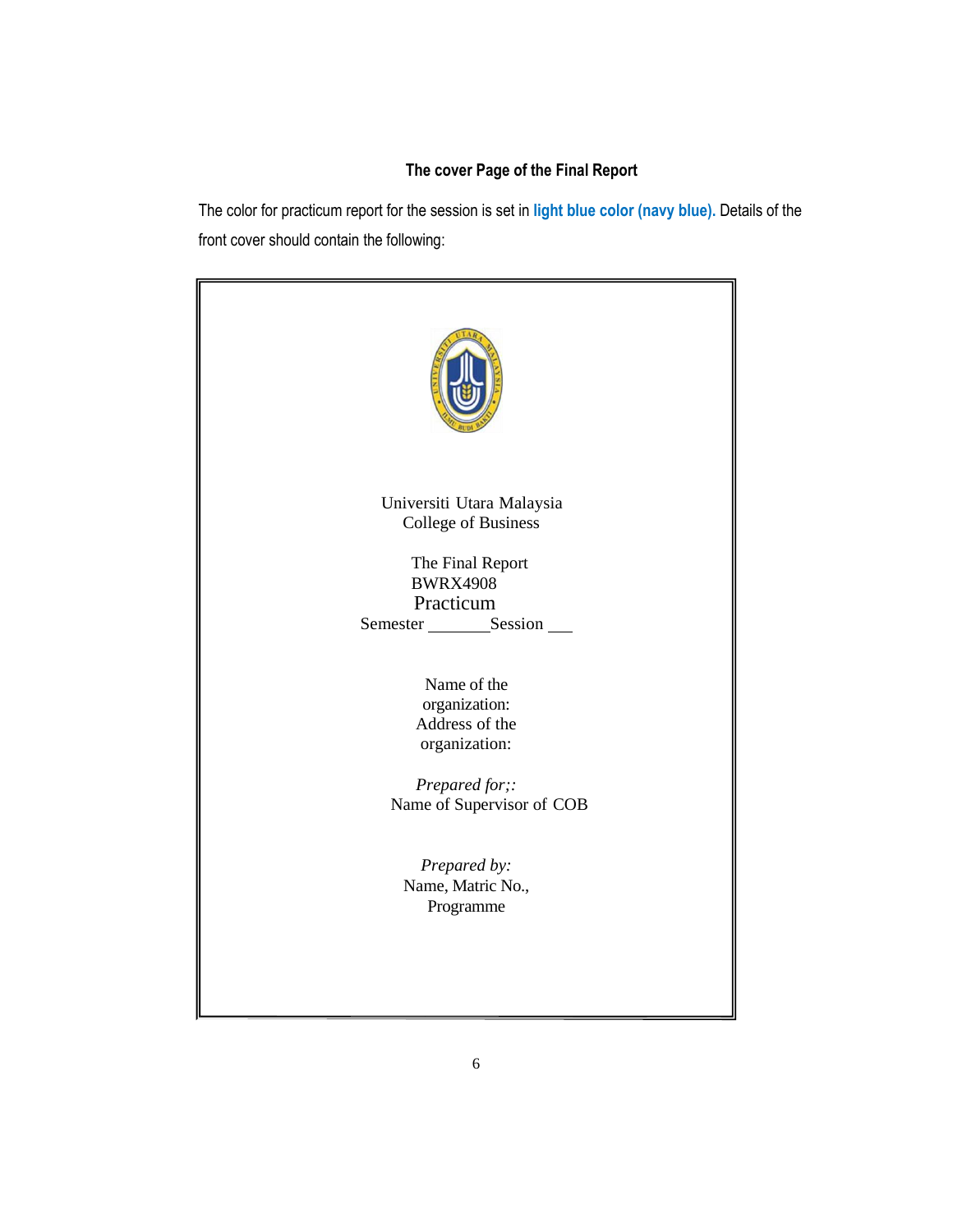#### **The Contents of Final Report**

The full report should contain items 1-6 as listed below. The percentages of each

item are stated.

….

|    | A. Background of the company (15 marks)                                          |
|----|----------------------------------------------------------------------------------|
|    | Information of the company inclusive of mission and vision                       |
|    | Company's products/services                                                      |
|    | Management team and organizational structure                                     |
| В. | <b>Risk Management Aspects in the organisation (20 marks)</b>                    |
|    | Ability to identify potential risk                                               |
|    | Ability to evaluate potential losses                                             |
|    |                                                                                  |
|    | Ability to recommend the approriate risk management techniques<br>to treat risks |
|    | C. SWOT and TOWS analysis (20 marks)                                             |
|    | Correct use of the analyses (SWOT and TOWS)                                      |
|    | Application of the analyses (SWOT and TOWS)<br>$\bullet$                         |
|    | Logical and reasonable recommendations made based on the SWOT<br>$\bullet$       |
|    | analysis                                                                         |
|    | Identify the rational and reasonable position of the organization based          |
|    | on the TOWS analyses.                                                            |
|    | D. Self-experience (20 marks)                                                    |
|    | Summary of the candidate's experience at the company                             |
|    | Summary of the candidate's job assigned                                          |
|    | Problem(s) encountered during the internship training and means                  |
|    | of solution(s)                                                                   |
|    | Student's contributions to the organization                                      |
|    | E. Recommendation and conclusion (10 marks)                                      |
|    | Recommendations                                                                  |
|    | Conclusion<br>$\bullet$                                                          |
| F. | Organisation (15 marks)                                                          |
|    | Format of the report (table of content, references, appendixes)                  |
|    | Writing is free of error in grammar, sentence structure, capitalisation          |
|    | and spelling                                                                     |
|    | Report is well presented                                                         |
|    |                                                                                  |

7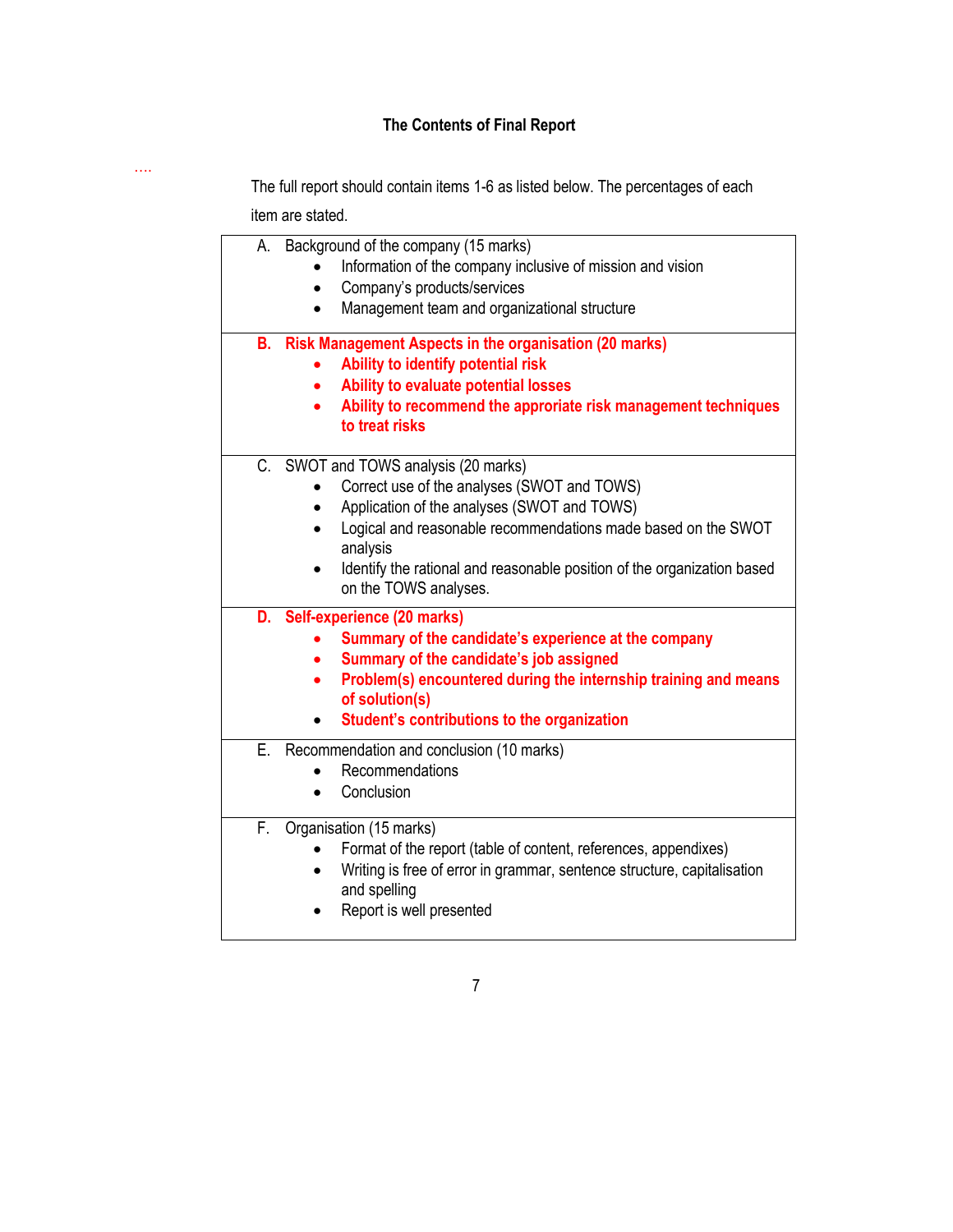#### ASSESSMENT PRACTICUM

Upon completion of the practicum, students are to be evaluated based on the following points;

| <b>Total Marks</b>  | 100% |
|---------------------|------|
|                     |      |
| Attendance record   | 10%  |
| Log Book            | 10%  |
| <b>Final Report</b> | 40%  |
| Employer assessment | 40%  |

PRACTICUM SUPERVISION

COB lecturers who made a visit to the organization in which the student is placed are advised to provide guidance on the direction of undergoing practicum to student, supervise the assignments so that students gain maximum benefit from the training and monitoring the progress of students from time to time. Lecturers are required to make recommendation on the suitability of the practicum places for future attachment to COB.

Supervision of the program will be done by three parties, namely:

- i. Supervisor Report (Programme Lecturer)
- ii. Visiting Supervisor (COB Lecturer)

iii. Supervisor (Employer) - supervisor (employer) is an officer appointed by the organization in which the student is placed

The COB 's visiting lecturer should be able to visit the student in the placement or organization at least once during the practicum period .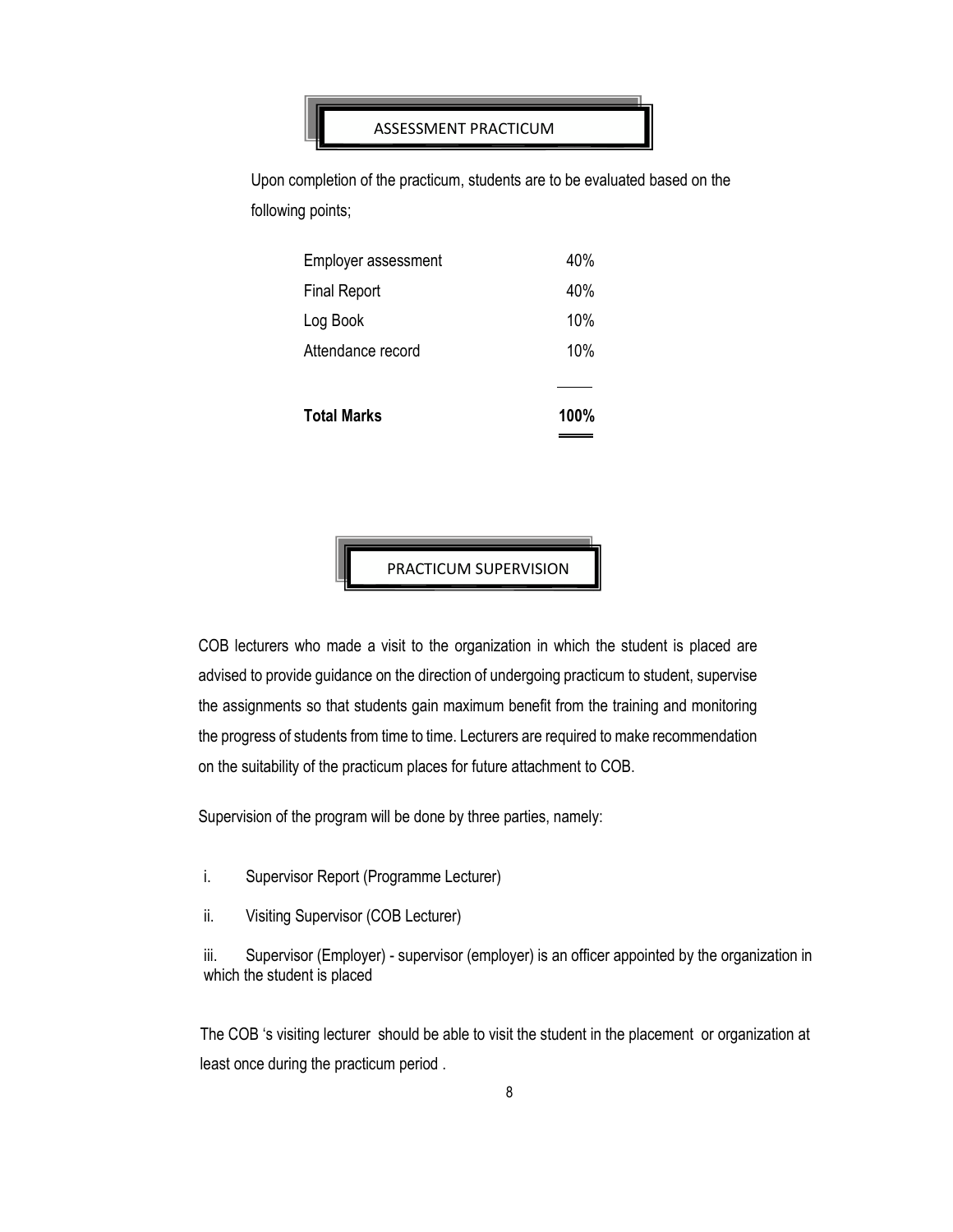STUDENT RESPONSIBILITY

Attendance: Practicum's student must present every day of work in the organizations which have been fixed except with the permission of the supervisor (employer).

#### **Students are also required to:**

- i. discuss with the supervisor before going to practicum especially on the preparation of the final report . Making the necessary arrangement for a meeting between the supervisors (employer) and the visiting Supervisor (Lecturer COB).
- ii. discuss with the supervisor (employer) on the tasks will be given upon report duty.
- iii. make sure that the log book must be signed by the supervisor (employer) everyday or at least once a week, during the practicum.
- iv. communicate with the supervisor (employer) and/or supervisor of final report when facing difficulties
- v. submit the log book to visiting lecturer during the visit.
- vi. ensure the discussion is to be held between the visiting supervisor (Lecturer COB) and Supervisor (Employer) during the visit by the visiting supervisor (Lecturer COB)

9